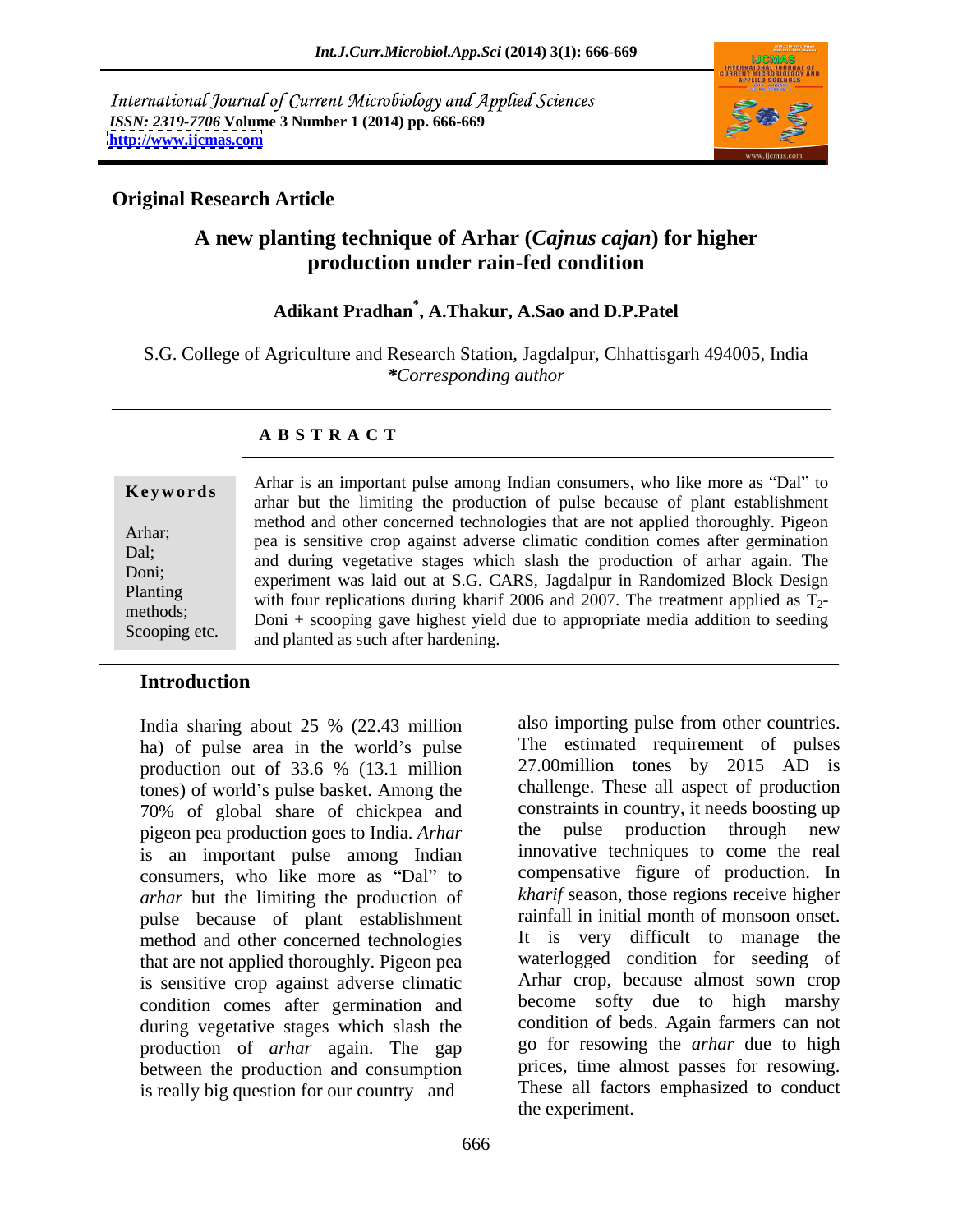The experiment was framed out and conducted at S.G. CARS, Jagdalpur in  $T_2$ - Doni planting + scooping (131.80, Randomized Block Design with four  $132.18$ ) in both the vears of Randomized Block Design with four replications during *kharif* 2006 and 2007. experimentation, whereas minimum was in<br>Generally *Doni* (container) was made out T<sub>9</sub>- broadcasting (94.00, 85.76). T<sub>1</sub>, T<sub>3</sub>, T<sub>4</sub>, Generally *Doni* (container) was made out  $T_9$ - broadcasting (94.00, 85.76).  $T_1$ ,  $T_3$ ,  $T_4$ , of Sal *(Shorea robusta)* tree leaves is  $T_7$  and  $T_8$  in 2006, along with  $T_6$  in 2007 of Sal (*Shorea robusta*) tree leaves is easily available to farmers during June in forest area. The *doni* is used to sowing seeds which already filled with soil and FYM mixture (30:70) having the capacity of branches, number of pods per plant, of nearly half kg in which we were sown seeds and kept the *doni* in safer place, irrigated it regular interval as climatic condition changed. Sown seeds (1998). The 1000 grain weight was not germinated on  $3<sup>rd</sup>$  day and needed for 10-15 days to hardening. When seedling became hard at 6-7 leaves stage (30- 40days), this was appropriate time of transplanting in prepared field, bunds, pond bunds, or as intercrops by spading observa<br>out soil and put the pot as such It was not period. out soil and put the pot as such. It was not needed additional FYM or fertilizer in rest of period. Number of *doni* was required 5000/ha. The scooping was 2-4 inches spade out dug ditches which retained water for some periods than flat land built in between two rows is promising technique of *Arhar*. It was generally made  $\frac{15 \text{ }}{2}$  Doni + scooping (35.61q and 32.71q) at 1.5 foot interval in between rows of among the treatments which was at 1.5 foot interval in between rows of among the treatments which was<br>Arhar Treatment combinations were  $T_1$ , significantly superior over rest of *Arhar*. Treatment combinations were T<sub>1</sub>-Doni planting,  $T_2$ -Doni planting + treatments except  $T_4$  – normal planting + Scooping,  $T_3$ -Normal planting,  $T_4$ -Normal planting + Scooping,  $T_5$ -Line sowing,  $T_6$ -Line sowing + scooping,  $T_7$ -furrow sowing,  $T_8$ -Furrow sowing + scooping,  $T_9$ -Broadcasting and  $T_{10}$  was also comparable in straw yield Broadcasting+Scooping.The test crop particularly concerned 2007 (Table2). variety was Asha which takes 180 days to maturity. supported to boost the yield under

Doni planting with scooping was really the followed by  $T_3$  Normal planting,  $T_5$  higher values for growth and yield attributing characters which lies under the

**Materials and Methods** effect of different treatment. The plant <sup>rd</sup> day and needed for 10- significantly differed. When we applied height was significantly differed and maximum plant height was observed in  $T_2$ - Doni planting + scooping (131.80, 132.18) in both the years of experimentation, whereas minimum was in T<sub>9</sub>- broadcasting (94.00, 85.76). T<sub>1</sub>, T<sub>3</sub>, T<sub>4</sub>, T<sub>7</sub> and T<sub>8</sub> in 2006, along with T<sub>6</sub> in 2007 were found comparable with each others (Table1). Similarly other characters were followed same trend in regard to number of branches, number of pods per plant, 1000 grain weight, number of seeds per pods. The results corroborate the finding of Singh and Arya (1988) and Barik *et.al* the treatments with combination of scooping performed as higher yield over alone the planting methods. Doni planting with scooping gave higher values of observation throughout crop growing period.

**Results and Discussion** highest yield due to appropriate media The reflecting result of growth and yield attributing characters on yield was the evidence of treatment effect, particularly under observations of experiment. The maximum straw yield was recorded in  $T_2$  – Doni + scooping  $(35.61q$  and  $32.71q$ ) among the treatments which was significantly superior over rest of scooping  $(32.55 \text{ and } 31.21)$ , T<sub>6</sub>-line sowing  $+$  scooping (32.03 and 29.37) in respective years of experimentation and  $T_{8}$ - Furrow sowing + scooping (28.47) Because every attributing characters treatment applied as doni + scooping gave addition to seeding and planted as such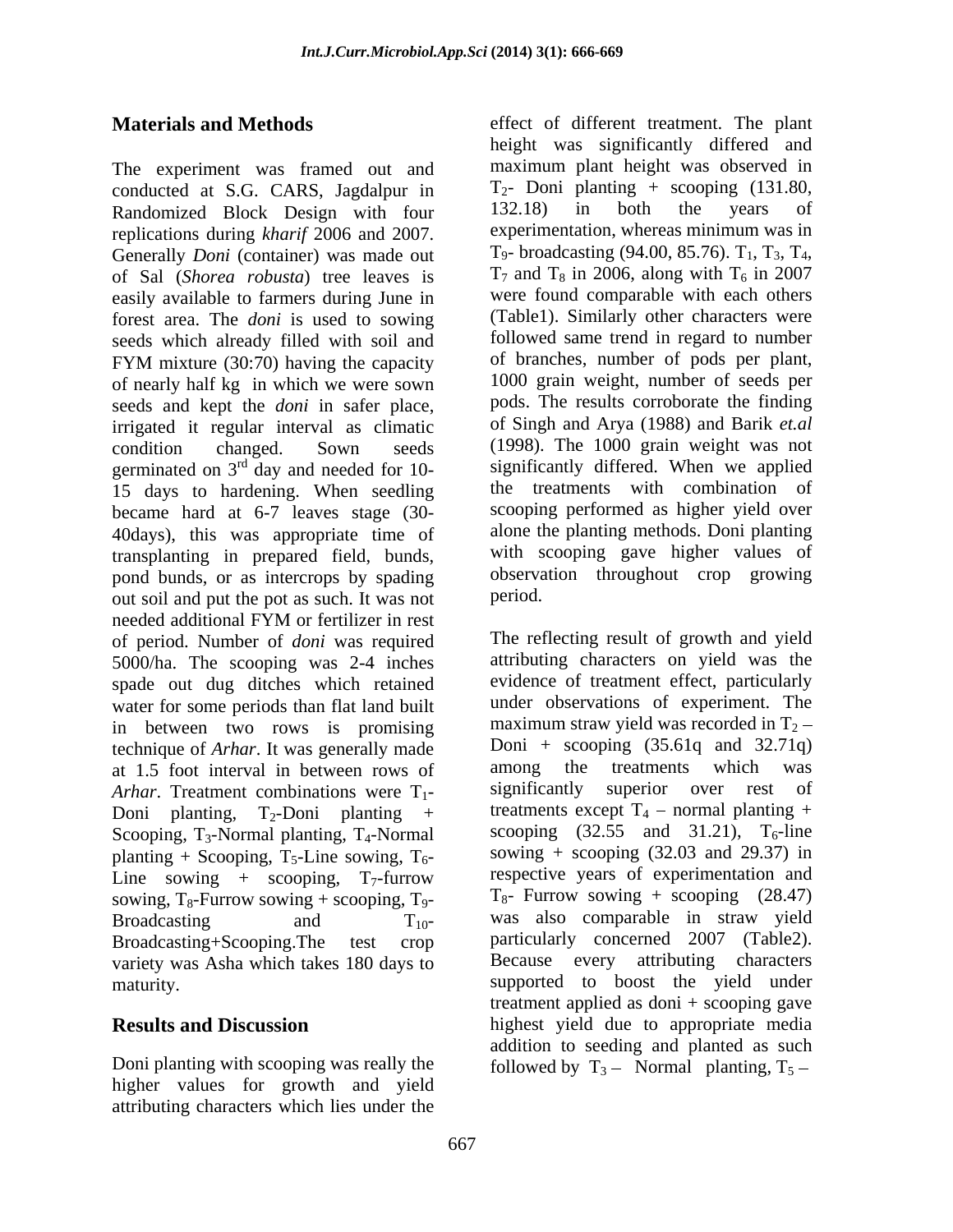| <b>Treatments</b>                    | <b>Plant height (cm)</b> |        | No. of<br>branches/plant |       | No. of<br>Pods/plant |        | 100 grain wt |       | No. of seeds/pod |      |
|--------------------------------------|--------------------------|--------|--------------------------|-------|----------------------|--------|--------------|-------|------------------|------|
|                                      | 2006                     | 2007   | 2006                     | 2007  | 2006                 | 2007   | 2006         | 2007  | 2006             | 2007 |
| $\Gamma_1$ - Doni planting           | 124.53                   | 130.67 | 21.00                    | 21.00 | 79.70                | 74.57  | 9.90         | 9.57  | 4.34             | 4.73 |
| $T_2$ -Doni planting +<br>Scooping   | 131.80                   | 132.18 | 22.27                    | 22.30 | 89.53                | 90.30  | 10.83        | 12.41 | 4.93             | 5.72 |
| $T_3$ -Normal planting               | 121.00                   | 121.75 | 17.00                    | 18.30 | 76.03                | 73.78  | 9.80         | 9.17  | 4.35             | 4.55 |
| $T_4$ -Normal planting +<br>Scooping | 118.40                   | 127.59 | 18.40                    | 19.95 | 88.40                | 89.65  | 10.40        | 11.49 | 4.78             | 5.60 |
| $T_5$ -Line sowing                   | 115.73                   | 118.80 | 16.67                    | 17.05 | 67.43                | 69.02  | 9.73         | 9.17  | 4.78             | 4.48 |
| $T_6$ -Line sowing +<br>Scooping     | 117.00                   | 125.30 | 18.87                    | 15.80 | 87.53                | 83.25  | 10.40        | 11.35 | 4.05             | 5.30 |
| $T_7$ -furrow sowing                 | 120.33                   | 111.59 | 16.33                    | 15.80 | 54.23                | 164.67 | 9.83         | 9.13  | 4.64             | 4.53 |
| $T_8$ -Furrow sowing +<br>Scooping   | 121.40                   | 112.85 | 17.87                    | 18.30 | 79.70                | 83.03  | 10.13        | 10.69 | 4.77             | 4.98 |
| T <sub>9</sub> -Broadcasting         | 94.00                    | 85.76  | 12.93                    | 11.00 | 45.25                | 52.32  | 7.01         | 7.82  | 4.03             | 4.17 |
| $1_{10}$ -<br>Broadcasting+Scooping  | 105.20                   | 98.67  | 14.25                    | 13.80 | 58.70                | 60.75  | 9.07         | 8.66  | 4.18             | 4.26 |
| $CD$ at 5%                           | 13.12                    | 8.50   | 3.62                     | 2.68  | 9.99                 | 8.80   | <b>NS</b>    | 2.09  | <b>NS</b>        | 0.89 |

**Table.1** Yield attributing characters influenced by different treatments

**Table.2** Straw and grain yield of Arhar influenced by different treatments.

| <b>Treatments</b>                      | Grain<br>yield(q/ha) |       | <b>Straw yield</b><br>(q/ha) |                 | Yield % increased<br>over broadcasting |       |
|----------------------------------------|----------------------|-------|------------------------------|-----------------|----------------------------------------|-------|
|                                        | 2006                 | 2007  | 2006                         | 2007            | 2006                                   | 2007  |
| T <sub>1</sub> - Doni planting         | 12.08                | 11.19 | 30.95                        | 125.97          | 87.92                                  | 88.81 |
| $T_2$ -Doni planting + Scooping        | 15.78                | 16.33 | 35.61                        | 32.71           | 84.22                                  | 83.67 |
| <b>T<sub>3</sub>-Normal planting</b>   | 12.00                | 12.78 |                              | 25.82   25.87   | 88.00                                  | 87.22 |
| $T_4$ -Normal planting + Scooping      | 15.55                | 15.41 | 32.25                        | 31.21           | 84.45                                  | 84.59 |
| $T5$ -Line sowing                      | 12.45                | 12.41 |                              | $24.45$   22.18 | 87.55                                  | 87.59 |
| $T_6$ -Line sowing + scooping          | 14.63                | 13.96 | 32.03                        | 29.37           | 85.37                                  | 86.04 |
| $T7$ -furrow sowing                    | 10.65                | 12.37 | 23.25                        | 21.33           | 89.35                                  | 87.63 |
| $T_8$ -Furrow sowing + scooping        | 12.64                | 13.42 | 28.24                        | 28.47           | 87.36                                  | 86.58 |
| <b>T<sub>9</sub>-Broadcasting</b>      | 5.37                 | 4.75  | 15.75                        | 13.35           |                                        |       |
| T <sub>10</sub> -Broadcasting+Scooping | 8.63                 | 8.96  | 20.16                        | 1.34            | 62.22                                  | 53.01 |
| CD at $5%$                             | 1.71                 | 2.16  | 5.25                         | 4.26            |                                        |       |